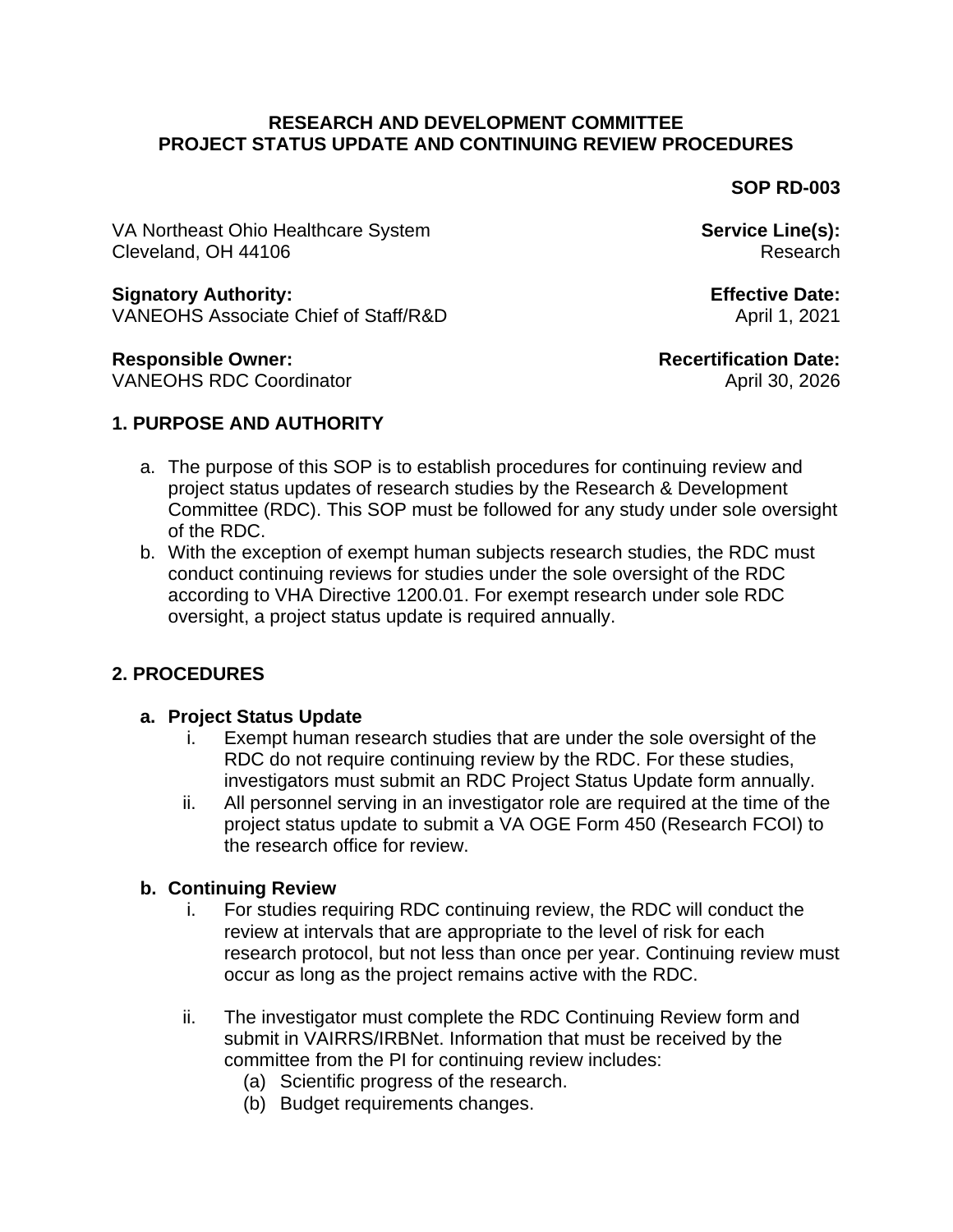- (c) Changes in requirements for space, personnel, equipment, and supplies.
- (d) Summary and impact of any unanticipated problems.
- (e) Any issues of serious non-compliance with applicable policies, including privacy and security that have occurred since last approval.
- iii. All personnel serving in an investigator role are required at the time of continuing review to submit a VA OGE Form 450 (Research FCOI) to the research office for review.
- iv. If the VA research activity can be approved by a R&D Committee through a designated review process, such as exempt human subject research protocols and protocols approved by expedited review by the IRB, the continuing review can be approved by designated review.
- v. Once the R&D Committee approves the protocol's continuation, written notification is sent to the PI.
- vi. For each initial or continuing approval, the RDC will indicate an approval period with an approval expiration date specified when the study is under sole RDC oversight. RDC approval is considered to have lapsed at midnight on the expiration date of the approval. For a study approved by the convened RDC, the approval period starts on the date that the RDC conducts its final review of the study. For a study approved under designated review, the approval period begins on the date the RDC Chairperson or RDC member(s) designated by the Chairperson gives final approval to the protocol. The approval date and approval expiration date are clearly noted on the initial RDC approval letter and RDC continuing review approval letter. Investigators should allow sufficient time for development and review of renewal submissions.
- vii. The PI will receive automatic alerts from VAIRRS/IRBNet at 90, 60, and 30 days prior to expiration, and on the day of study expiration, should the study expire.
- viii. If the study expires, the RDC Coordinator, ACOS/R&D and RDC Chairperson are copied on the expiration alert sent to the PI. The regulations permit no grace period or approval extension after approval expiration. Research that continues after the approval period has expired is research conducted without RDC approval. If the continuing review does not occur within the timeframe set by the RDC, all research activities must stop, including interventions, interactions, data collection, and data analysis. An IRBNet alert will notify the investigator of the expiration of approval and that all research activities must stop. The study expiration will be placed on the next RDC agenda for review action by the RDC.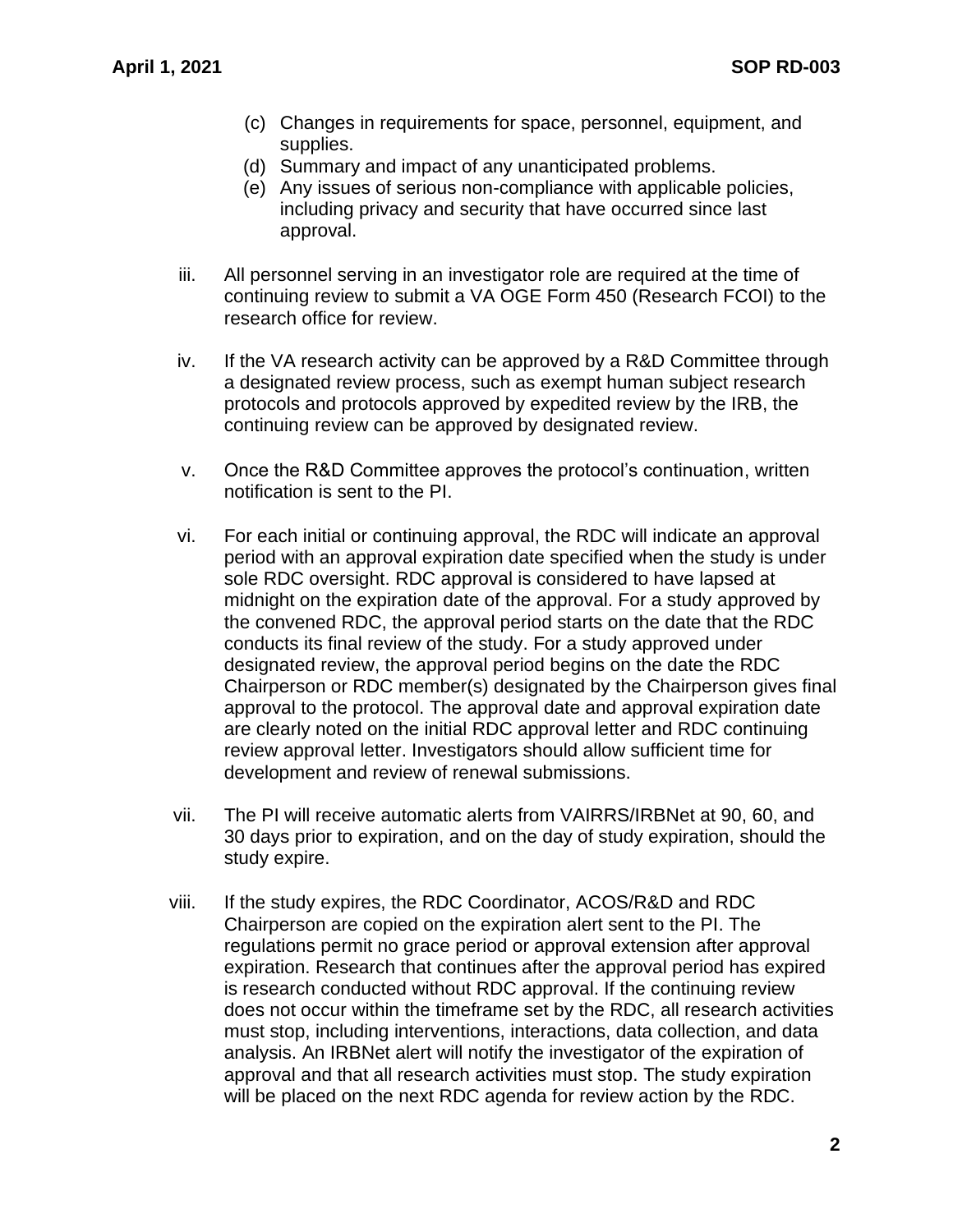## **3. DEFINITIONS**

- a. **Research and Development Committee.** The RDC is a committee formally established by a VA medical facility to review, approve, require modification, disapprove, and oversee research in accordance with VHA Directive 1200.01. An R&D Committee at each facility oversees the maintenance of high standards within VA's research program and ensures that VA research is scientifically valid and complies with regulatory and ethical standards
- b. **Principal Investigator.** The Principal Investigator (PI) is a qualified person who directs a research study or program. The PI oversees scientific, technical, and day-to-day management of the research. If a study is conducted by a team of individuals, the PI is the responsible leader of that team.
- c. **Exempt Human Subjects Research.** Research activities in which the only involvement of human subjects will be in one or more of the categories outlined in 38 CFR 16.104(d) and which have been determined to meet criteria for exemption by the VA facility's exempt determination officials. A complete list of the exempt categories for VA Research can be found in VHA Directive 1200.05.

## **4. REFERENCES**

VHA Directive 1200.01, Research and Development Committee, dated January 24, 2019 (amended January 8, 2021).

### **5. REVIEW**

Review is required at minimum at recertification. This review is documented on the VAIRRS/IRBNet site (see [https://gov.irbnet.org/release/index.html\)](https://gov.irbnet.org/release/index.html)

### **6. RECERTIFICATION**

This SOP is scheduled for recertification on or before the last working day of April 2026. In the event of contradiction with national policy, the national policy supersedes and controls.

# **7. SIGNATORY AUTHORITY**

Neal Peachey 411157

Digitally signed by Neal Peachey 411157 Date: 2021.04.07 11:49:27 -04'00'

Neal Peachey VANEOHS Associate Chief of Staff/R&D Date Approved: April 1, 2021